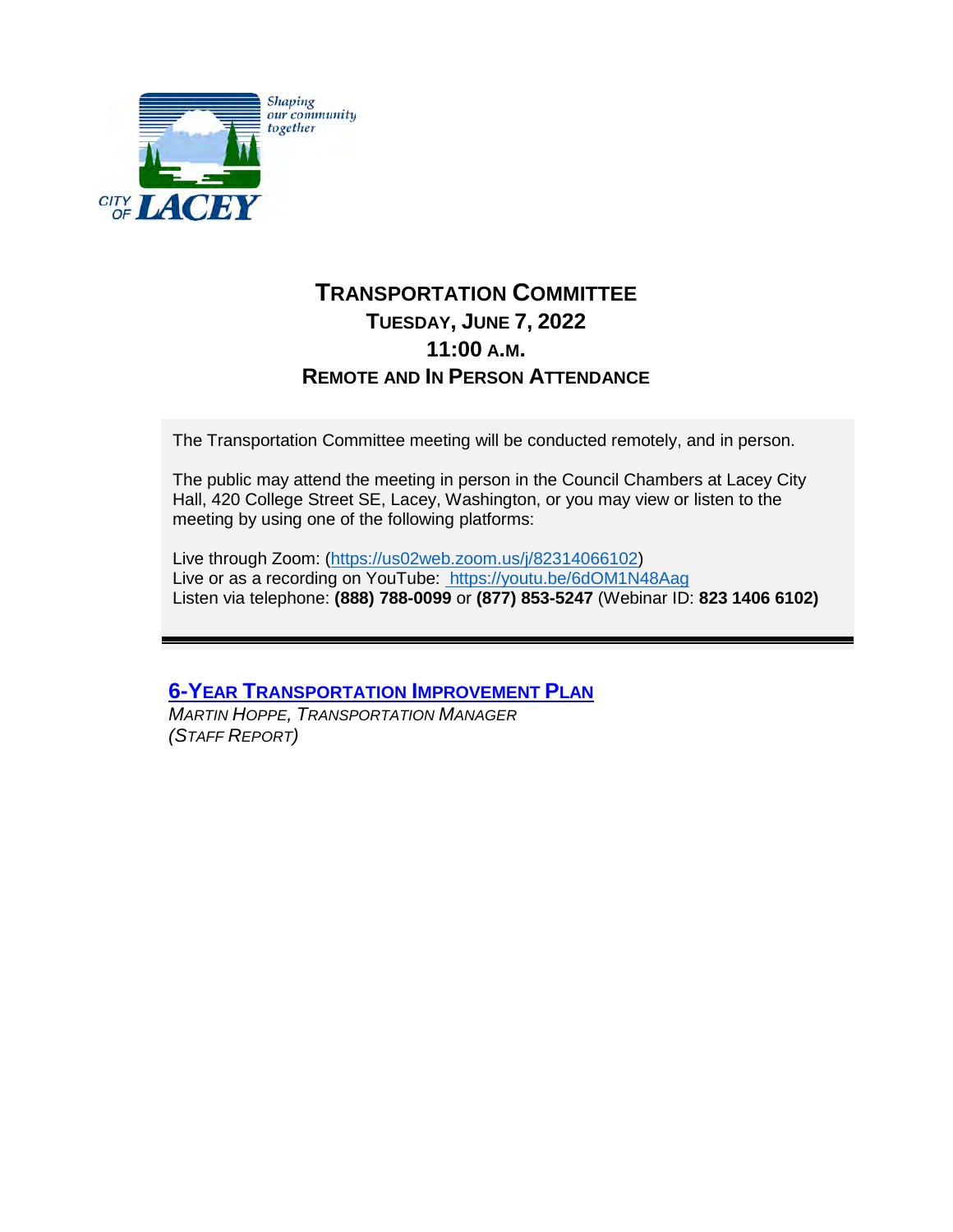<span id="page-1-0"></span>

## **Transportation Committee June 07, 2022**

| <b>SUBJECT:</b>        | <b>Six-Year Transportation Improvement Plan</b>                                                                                                                                                                                                                                                                                                                                                        |
|------------------------|--------------------------------------------------------------------------------------------------------------------------------------------------------------------------------------------------------------------------------------------------------------------------------------------------------------------------------------------------------------------------------------------------------|
| <b>RECOMMENDATION:</b> | No action required. Purpose is to provide an overview of the<br>proposed 2023 Six-Year Transportation Improvement Program<br>(TIP) and the Transportation Improvement Mitigation List.                                                                                                                                                                                                                 |
| <b>STAFF CONTACT:</b>  | Scott Spence, City Manager<br>Scott Egger, Director of Public Works<br>Roger Schoessel, City Engineer 245<br>Martin Hoppe, Transportation Manager MH                                                                                                                                                                                                                                                   |
| <b>ORIGINATED BY:</b>  | <b>Public Works Department</b>                                                                                                                                                                                                                                                                                                                                                                         |
| <b>ATTACHMENTS:</b>    | 1. TIP Summary Sheet<br>2. Draft Mitigation List                                                                                                                                                                                                                                                                                                                                                       |
| <b>FISCAL NOTE:</b>    | The Six-Year Transportation Improvement Plan does not<br>immediately obligate the City to fund the identified traffic<br>improvement projects listed. Projects listed are future<br>improvements that will ultimately be paid with a portion, or a<br>combination, of fuel taxes, Real-Estate Excise Taxes, traffic<br>mitigation paid by development, and state and federal<br>transportation grants. |
| <b>PRIOR REVIEW:</b>   | The Planning Commission will hold a hearing on June 7, 2022.                                                                                                                                                                                                                                                                                                                                           |

#### **BACKGROUND:**

The City is required to prepare an annual Transportation Improvement Plan (TIP) and submit it to the Washington State Department of Transportation (WSDOT) and Thurston Regional Planning Council (TRPC) by July 31 each year.

The primary purpose of the TIP is to track Federal Transportation and State Transportation Improvement Board funds. The funds shown do not obligate the City to any specific amount of matching dollars. All projects on the TIP are consistent with the Transportation Comprehensive Plan. Four projects are recommended to be removed. The Planning Commission will hold a hearing on June 7, 2022.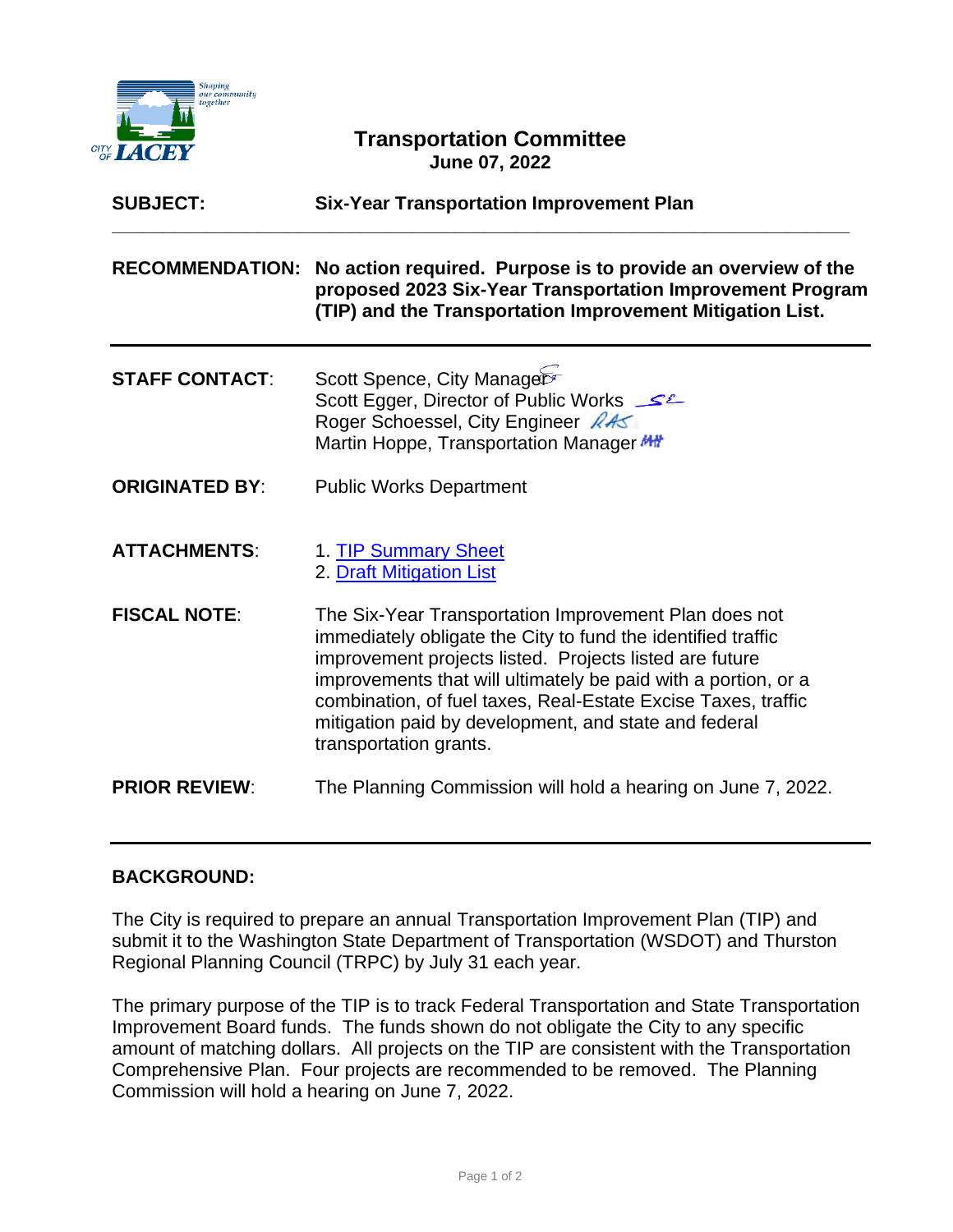The Transportation Mitigation List is also updated with the TIP. The yearly inflation rate will increase based on the Engineering News July 1<sup>st</sup> publication.

#### **ADVANTAGES:**

1. The TIP will allow the City to comply with state regulations.

#### **DISADVANTAGES:**

1. None anticipated.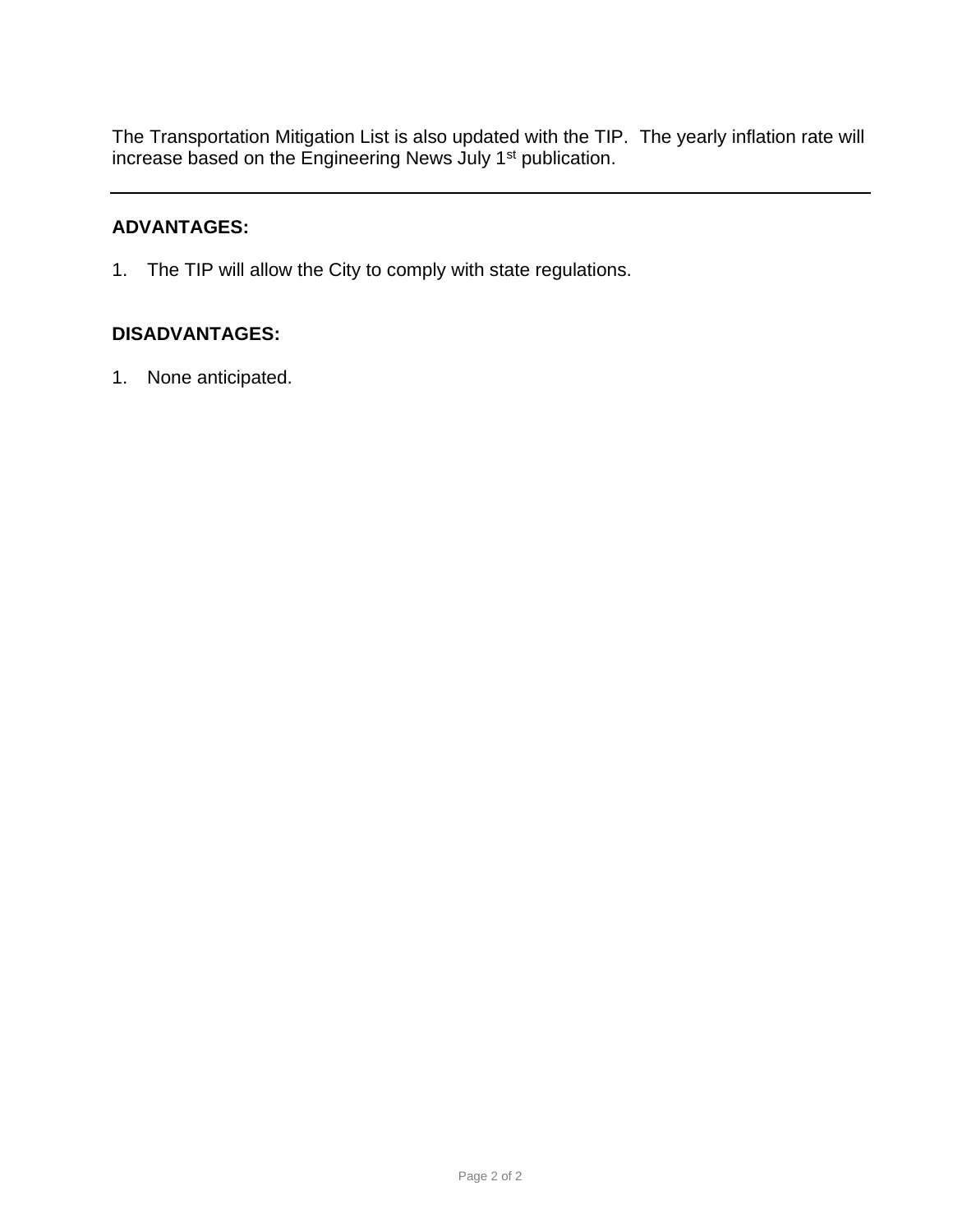<span id="page-3-0"></span>

 **CITY COUNCIL** ANDY RYDER *Mayor*

MALCOLM MILLER *Deputy Mayor*

LENNY GREENSTEIN MICHAEL STEADMAN CAROLYN COX ED KUNKEL ROBIN VAZQUEZ

> **CITY MANAGER** SCOTT SPENCE

**DATE:** May 9, 2022

**TO:** Interested Citizen

**FROM:** City of Lacey Public Works Department

**SUBJECT:** City of Lacey Six-Year Transportation Improvement Program

Each year the cities and counties in the State of Washington are required to submit their Six-Year Transportation Program. A draft summary of the proposed program for years 2023-2028 is attached.

The City Council, Planning Commission, and your Public Works staff appreciate your continuing interest and support. A public hearing to take testimony on the Six-Year Transportation Program will be held during the Planning Commission meeting on Tuesday, June 7, 2022, at 6:00 p.m. Meeting may occur in person, remotely, or a combination of both.

The purpose of the public hearing is to give citizens an opportunity to testify to the Planning Commission regarding the program. Any interested citizen may testify. Anyone who cannot attend the meeting may give testimony in a letter addressed to: Lacey Planning Commission, 420 College St. SE, Lacey, WA 98503 or e-mailed to [randrews@ci.lacey.wa.us](mailto:randrews@ci.lacey.wa.us) If your comment is received before the hearing, it will become part of the public record. Prior to the hearing, information regarding the proposal may be obtained from the Lacey Community and Economic Development Department at City Hall; or you may phone (360) 491-5642.

Please call me at 491-5600, and I will be happy to answer any questions you may have about the program.

Sincerely,

Hope

Martin A. Hoppe, PE, PTOE Transportation Manager

Enclosure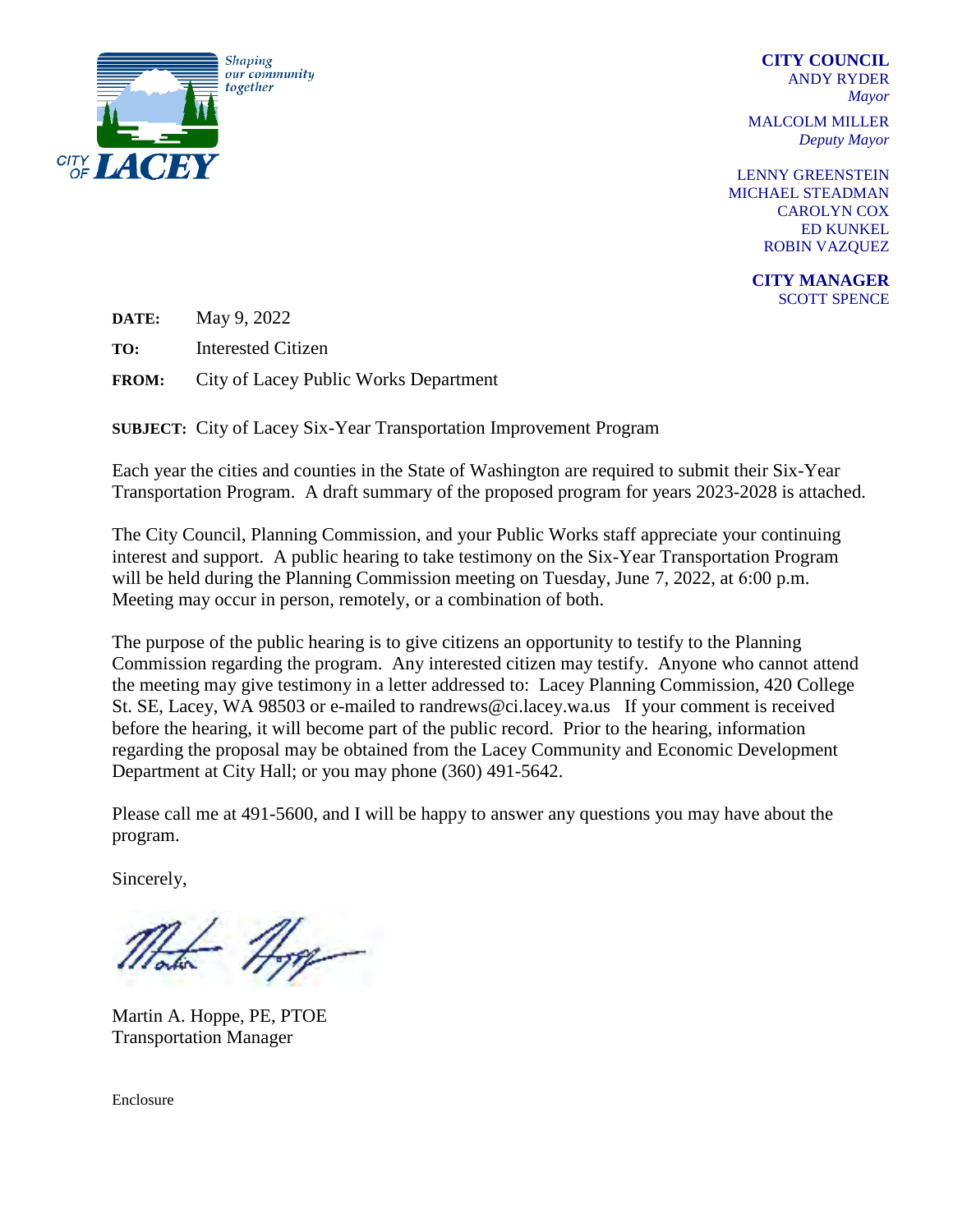#### **2022 SIX YEAR TRANSPORTATION IMPROVEMENT PROGRAM SUMMARY**

| <b>Current</b><br><b>Process</b> | <b>LACEY</b><br><b>STIP ID</b> | <b>PROJECT TITLE</b>                                                | 2023 Total<br><b>Project Cost</b> |
|----------------------------------|--------------------------------|---------------------------------------------------------------------|-----------------------------------|
| Planned                          | 11-010                         | Carpenter Rd Capacity and Safety Improvements Pacific to Shady Lane | \$<br>5,400,000                   |
| Planned                          | 11-013                         | Marvin Road from Britton Parkway to Columbia Drive                  | \$<br>19,000,000                  |
| Planned                          | 11-014                         | Martin Way / I-5 Interchange Improvements                           | \$<br>52,000,000                  |
| Planned                          | 11-015                         | Carpenter Road Widening from Martin Way to Britton Parkway          | \$<br>23,000,000                  |
| Planned                          | 11-016                         | Rainier Road from Yelm Hwy to City Limits (near Beckonridge)        | \$<br>3,500,000                   |
| Planned                          | 11-018                         | Britton Parkway -- Phase II                                         | \$<br>2,500,000                   |
| Planned                          | 11-021                         | <b>College Street Corridor Improvements</b>                         | \$<br>46,000,000                  |
| Planned                          | 11-024                         | Yelm Highway Improvements from Ruddell Rd to Amtrak Bridge          | \$<br>6,000,000                   |
| Planned                          | 11-025                         | Martin Way East Roadway Improvements                                | \$<br>6,000,000                   |
| Planned                          | 11-026                         | Lacey Hawks Prairie Business District (LHPBD) Commercial Corridors  | \$<br>11,000,000                  |
| Pending Grant                    | 19-001                         | College St Corridor -- Phase 3 (College St and 16th Ave Roundabout) | \$<br>18,000,000                  |
| Planned                          | 20-002                         | Willamette Dr and Campus Glen Dr Roundabout                         | \$<br>2,000,000                   |
|                                  |                                |                                                                     |                                   |

**Total TIP Costs \$ 194,400,000**

#### **Projects to be Removed**

| <b>CN Obligated</b> | 19-002 | <b>Electric Vehicle Charging Stations</b>                       |   | 300,000   |
|---------------------|--------|-----------------------------------------------------------------|---|-----------|
| <b>PE Obligated</b> | 20-001 | College St Corridor -- Phase 4 (College St and 29th Roundabout) |   | 1,709,419 |
| <b>PE Obligated</b> | 20-002 | Willamette Dr and Campus Glen Dr Roundabout                     | S | 250,000   |
| <b>CN Obligated</b> | 20-003 | Citywide Signal ITS Detection Upgrades                          | S | 345,000   |

**Indicates Changes**